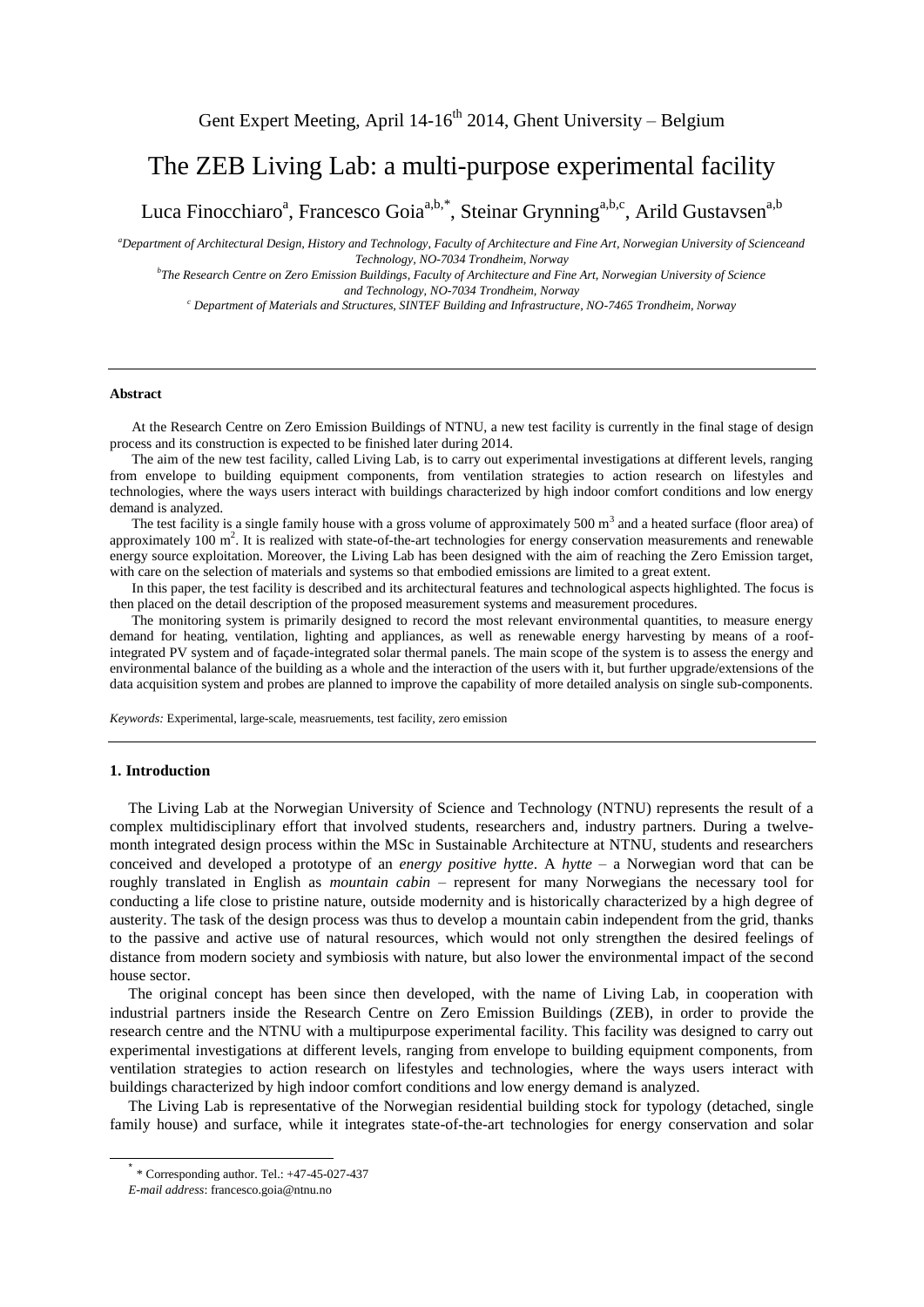energy exploitation. Moreover, the Living Lab has been designed with the aim of reaching the Zero Emission target, with care on the selection of materials and systems so that embodied emissions are limited to a great extent.

In this paper, the test facility is described and its architectural features and technological aspects highlighted. The focus is then placed on the detailed description of the proposed measurement system and measurement procedures. The monitoring system is primarily designed to record the most relevant environmental quantities, to measure energy demand for heating, ventilation, lighting and appliances, as well as renewable energy harvesting by means of roof-integrated PV system and of façade-integrated solar thermal panels. The main scope of the base monitoring system is to assess the energy and environmental balance of the building as a whole, as well as the interaction of the users with it. Further upgrade/extensions of the data acquisition system and probes are planned to improve the capability of more detailed analysis on single sub-components.

# **2. The Living Lab**

# *2.1. Architecture*

The test facility (Fig. 1 and 2) is a single family house with a gross volume of approximately 500  $m<sup>3</sup>$  and a heated surface (floor area) of approximately 100  $m^2$ . It is realized with state-of-the-art technologies for energy conservation measurements and renewable energy source exploitation. Flexibility of the plan was particularly addressed towards the possibility of allocating many different programs within the building surface (young couple, old couple or even a student housing). The construction system was also chosen so that, if necessary, building equipment and components can be easily changed in case new technologies are to be tested.

The design of an advanced but versatile building construction system made of three independent but interrelated components: the functional cells, the transversal partitions and the roof.

The functional cells (three parallel rows) integrate technical equipment, external envelope and internal furnishing in the extremely compact section of 340 x 135 cm. Their construction has been organized in two layers: a primary, more constant and characterized by a high degree of abstraction and a secondary one, related to users' and programme's needs and thus adjustable. In the primary layer, structural frame and technical equipment have been integrated in order to ensure flexibility of the plan: vertical connections have been realized in correspondence of the pillars; horizontal ducts distributed along the beams. The secondary layer is intended to give to an otherwise aseptic box an architectural meaning with spatial and sensitive values, including a wide range of components that can be adjusted according to users' needs and desires, functional program distribution and climatic context (envelope, furnishing, and technical system).



**Figure 1 - Exterior view of the Living Lab from south-east**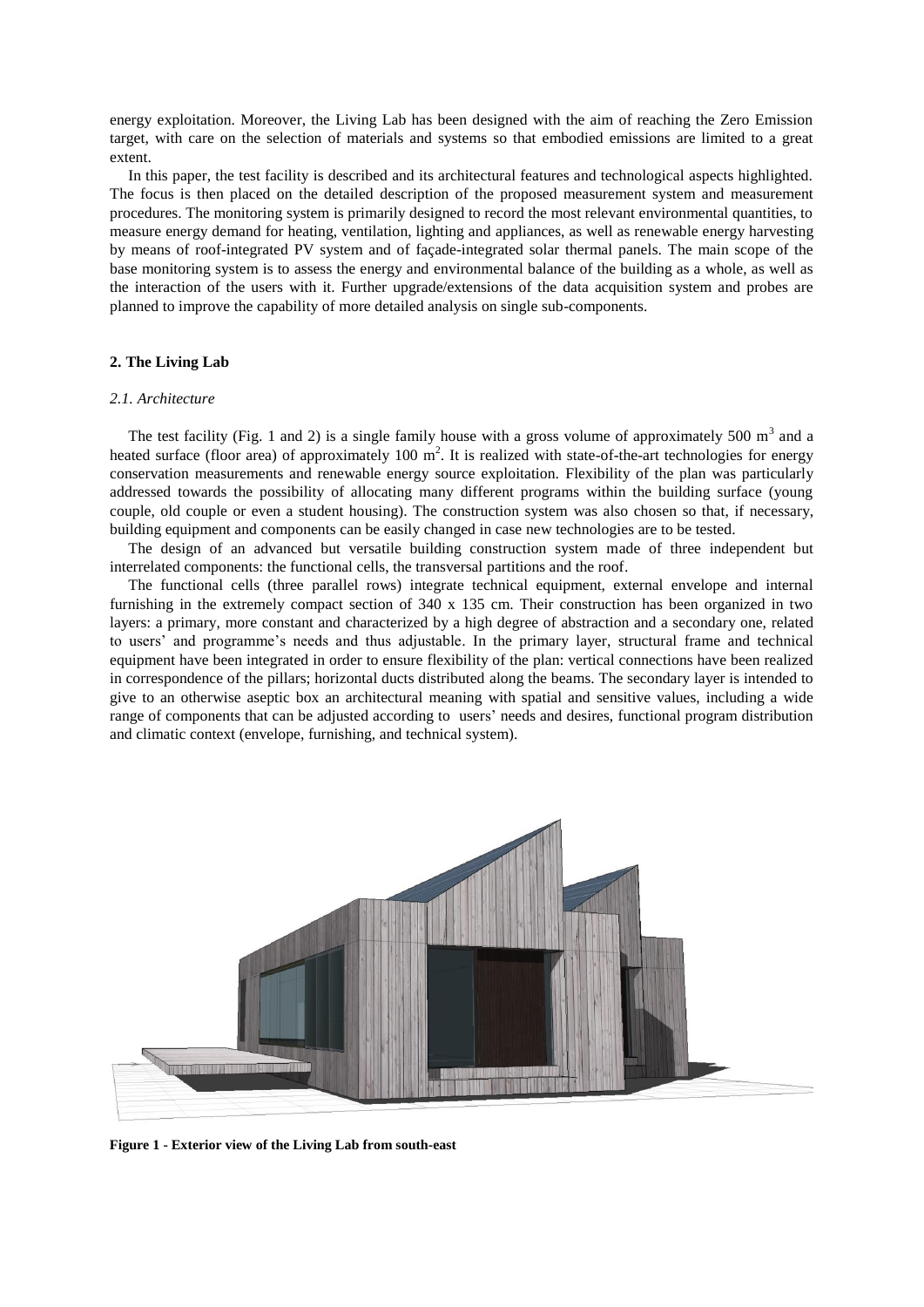

**Figure 2 - View of the Living Lab and of its surrounding**

Transversal partitions are meant to regulate visual, thermal and acoustic comfort among the different spaces within the program.

The roof components are characterized by a hermetic and insulating construction with a very high thermal resistance. The angle of these roof elements could be adjusted according to different climatic contexts and locations becoming a key component for landscaping. Renewable energy production coming from integrated PV was assumed as criteria for optimizing their construction and geometry.

All these three components were optimized in the Living Lab, within the climatic context of Trondheim, by running different sets of simulations. SIMIEN was used as tool for quantifying the thermal demand of the building. The lighting analysis were performed in RADIANCE, and PV-SYST and have been used to estimate the PV energy output. The preliminary calculations were performed assuming the use of an air-to-water heat pump with a (constant) COP factor of 2.8, a ventilation air-handling unit with a heat recovery efficiency of 85% (running in the heating season only, with a SFP of  $1 \text{ kJ/m}^3$ ).

In Table 1 the thermo-physical properties of the building envelope components are summarized.

| Table 1 - Thermo-physical properties of building envelope components |
|----------------------------------------------------------------------|
|----------------------------------------------------------------------|

| U-value wall                       | $W/m^2K$          | 0.11                            |
|------------------------------------|-------------------|---------------------------------|
| U-value floor                      | $W/m^2K$          | 0.10                            |
| U-value roof                       | $W/m^2K$          | 0.10                            |
| U-value windows (south façade)     | $W/m^2K$          | $0.65 / 0.69$ (when ventilated) |
| U-value windows (north façade)     | $W/m^2K$          | 0.97                            |
| U-value windows (east-west façade) | $W/m^2K$          | 0.80                            |
| U-value skylight                   | $W/m^2K$          | 1.0                             |
| g-value                            | $\qquad \qquad -$ | 0.5                             |
| Air tightness                      | ach               | 0.5                             |
| Thermal bridges (normalized)       | $W/m^2K$          | 0.03                            |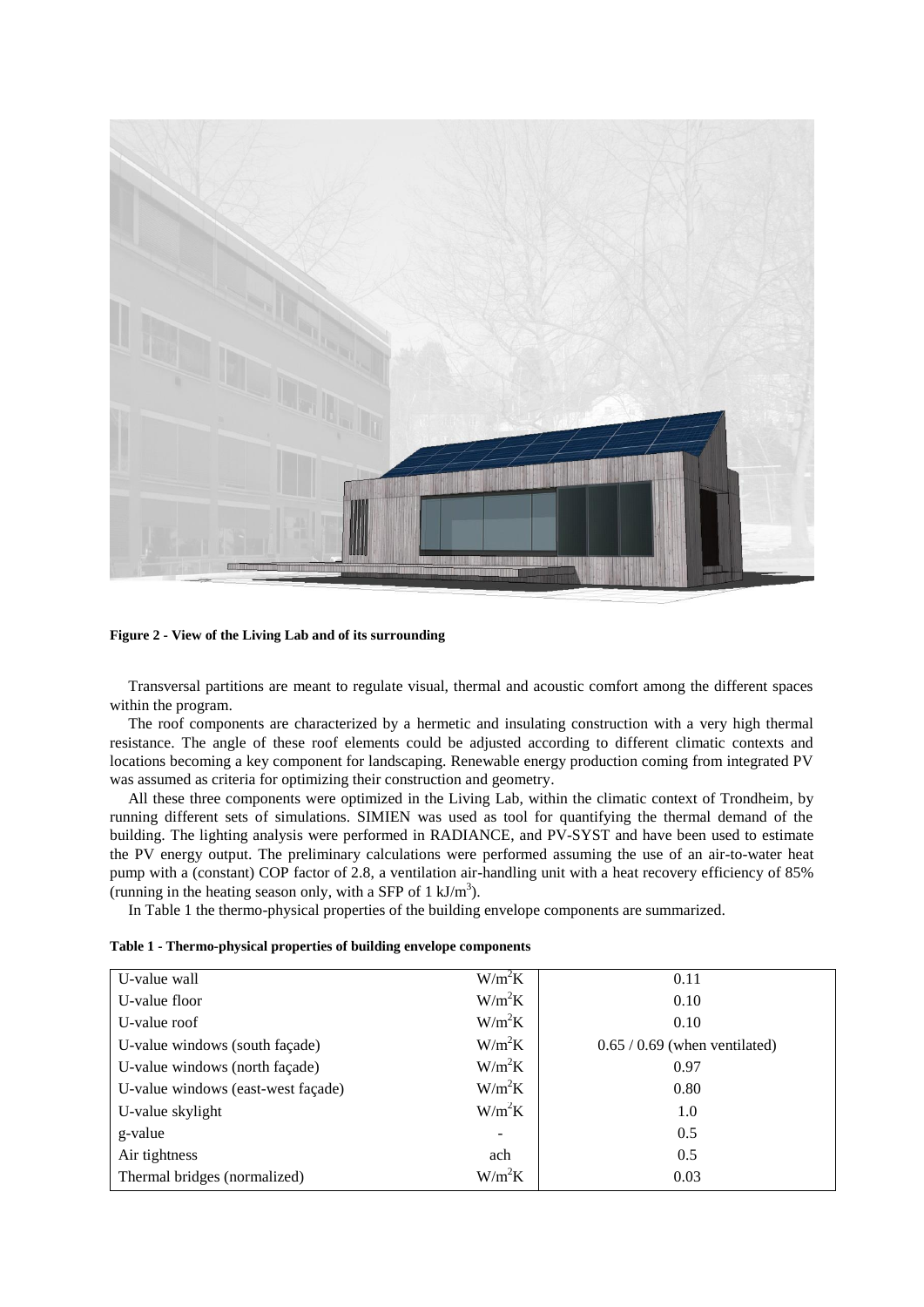#### *2.2. Building equipment and devices for solar energy exploitation*

The Living Lab has been designed to have a low energy demand during its operation. Different solutions and building equipment are planned to be installed, so that several options can be tested within the same building.

Heating, ventilation and domestic hot water demands are primarily planned to be satisfied by a water-to-water heat pump, which is coupled with a ground heat-exchanger, situated in the north-side ground of the Living Lab.

The output of the heat pump is connected with a two-stage heat storage tank, where hot water for both DHW and space heating is stored. The storage tank has two auxiliary electric coils that can be activated when the storage temperature falls under the set-point. Solar thermal panels are also connected to this storage.

The balanced mechanical ventilation plan has a nominal air flow 120  $\text{m}^3$ /h, with variable air volume supply. It integrates a heat recovery unit with an efficiency of 85% at the nominal value, and an additional electric coil capable of warming up the inlet air up to 40 °C (for ventilative heating purpose). Supply jets are located in the living room and in the bedrooms, exhausts in the bathroom and kitchen.

Two different terminal units have been designed for the heating system, so that it can be operated in different modes and efficiency of the two systems assessed: floor heating and low-temperature radiator. When the first mode is operated, the underfloor heating panels in the living room, bedrooms and bathroom are used; when the second mode is chosen, the sole radiator installed in the living room is used to heat up the main areas of the building, in combination with the floor heating in the bathroom. As mentioned above, ventilative heating is also planned as a possible solution for covering heating demand in combination with fresh air supply need.

Shut-off valves are widely installed in the plant so that each hydronic circuit can be isolated and equipment changed without affecting the whole system to a great extent.

Four building-integrated solar thermal panels are installed on the south-facing façade, at the two sides of a ventilated façade. They are directly connected to the centralized water-based heat storage.

Finally, a building-integrated PV system is also installed on the two slopes of the roof. The total installed power is 12.5  $kW<sub>P</sub>$  and the efficiency of the polycrystalline silicone cells are approximately 16%. Energy converted by the PV system is expected to cover the energy need of the building and to balance energy embedded in the materials and components used to realize the Living Lab.

## **3. The experimental facility**

#### *3.1. Aims and experiments*

The primary aim of the Living Lab is to realize a building that is representative, as a typology, of the most common Norwegian dwelling – the single family house – and to demonstrate how  $CO<sub>2</sub>$ -neutral construction can be realized in the Norwegian climate. Moreover, considering the features of this facility, research on how users interact with state-of-the-art technologies and low-energy buildings are planned to be carried out in the Living Lab. People are thus expected to live (for shorter or longer periods) in the Living Lab.

Given this premise, the development of the monitoring system in the Living Lab has been based on the following considerations:

- considering the main aim of the test facility (evaluate the total energy behavior of the building) a compromise between accuracy in the measurement of each physical quantity and quality of the sensors should be found  $-$  i.e. to reach a measurement accuracy similar to that of a laboratory test facility might be out of the scope of the Living Lab.
- sensors should be integrated in the building as it would be in a real house, and they should be chosen among those that can be installed in a real-world application – i.e. on-purpose-made or very expensive sensors should be avoided as much as possible;
- though, for research reasons, more sensors can be installed than in a conventional building, the number and location of the sensors should be as close as possible to that which would occur in a real-world application.
- the measurement system should be very flexible and allow a following upgrade to be easily realized, should some specific technologies (such as windows, or other building envelope technologies, or different HVAC equipment) be the object of dedicated investigation – where accuracy similar to that of a laboratory facility can be achieved;
- the characteristics of the sensors should be so that measurements and data analysis can be performed according to the relevant technical standards for energy and comfort assessment (e.g. EN 15251, IEC 62053).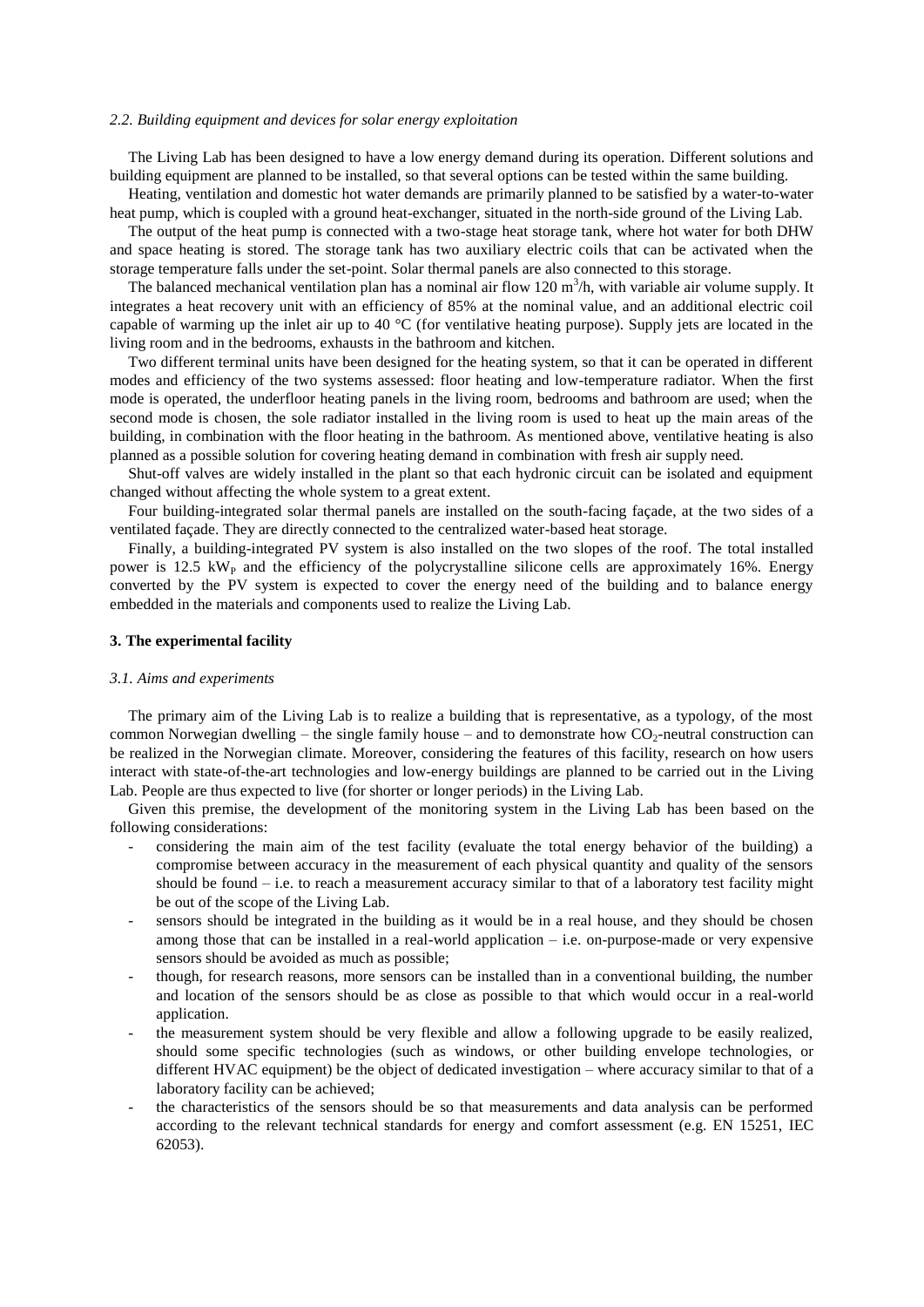

**Figure 3 - Plan of the Living Lab**

## *3.2. The monitoring system*

In Figure 3 the plan of the Living Lab is shown. Sensors for the assessment of the different energy demands are all located in the technical room where HVAC equipment and electric switchboard are installed (to the south of the west bedroom). Sensors for indoor and outdoor environmental physical quantities are distributed in the entire test facility.

## *3.2.1. Outdoor environmental physical quantities*

Outdoor air temperature and humidity are measure by means of *S+S Regeltechnik AFTF-U PT100* multisensor. The temperature probe is a Pt100 with accuracy of  $\pm$  0.1 K, while humidity ratio is recorded with an accuracy of ± 3%. Two *AFTF-U PT100* sensors are planned to be used: one is installed on the south-façade of the building and protected by the influence of direct solar radiation by means of a specific sunshade protector, while the other is installed on the north-facing façade.

Sensors *ALD-U* and *ACO2*, both by *S+S Regeltechnik,* are used to measure outdoor air pressure (accuracy ± 2%) and outdoor air CO<sub>2</sub> concentration (accuracy  $\pm$  (70 ppm + 5%)), respectively. The two sensors are installed on the north-facing façade.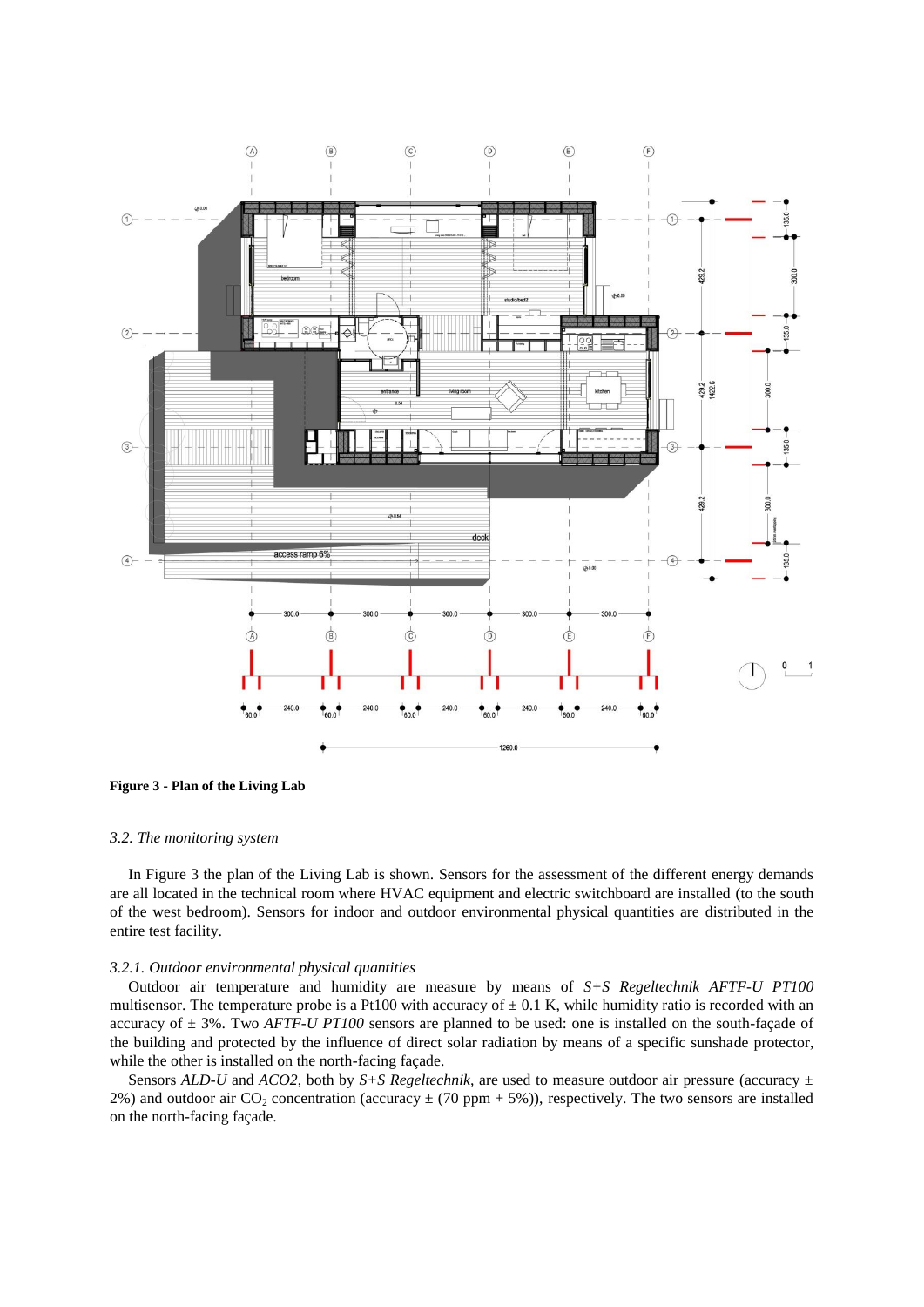

**Figure 5 – Longitudinal section of the Living Lab**



**Figure 4 - Cross section of the Living Lab**

Solar irradiance on the horizontal (on the roof top) and vertical (south-exposed façade) plane is measured by means of two pyranometers by *Hukseflux* (model *LP02*). Accuracy of these sensors are ± 3%. Diffuse outdoor illuminance level, measured on the north-facing façade (on the vertical plane), is recorded by *S+S Regeltechnik AHKF-U*, with an accuracy of  $\pm$  5%.

Finally, wind speed and direction are measured by means of the weather station *HD52.3D* by *Delta Ohm*. Both the physical quantities are recorded with an accuracy of  $\pm$  3%. The exact location of the weather station (on the roof top) will be decided during the installation of the monitoring system with a particular care to avoid shades on the building integrated PV.

### *3.2.2. Indoor environmental physical quantities*

Indoor air temperatures are measured in every room of the Living Lab, at the height of 1.6 m from the floor. In two locations (in the living room and in the studio room, i.e. the room between the two bedrooms) temperature stratification is also measured (in 5 levels: 0.1, 0.8, 1.6, 2.4, 3.2 m from the floor). Temperature (Pt100 probe) is measured by means of the multisensory *RFTF-U PT100* by *S+S Regeltechnik*, which also records humidity ratio (accuracy is  $\pm 0.1$  K and  $\pm 3\%$ , for temperature and humidity ratio, respectively).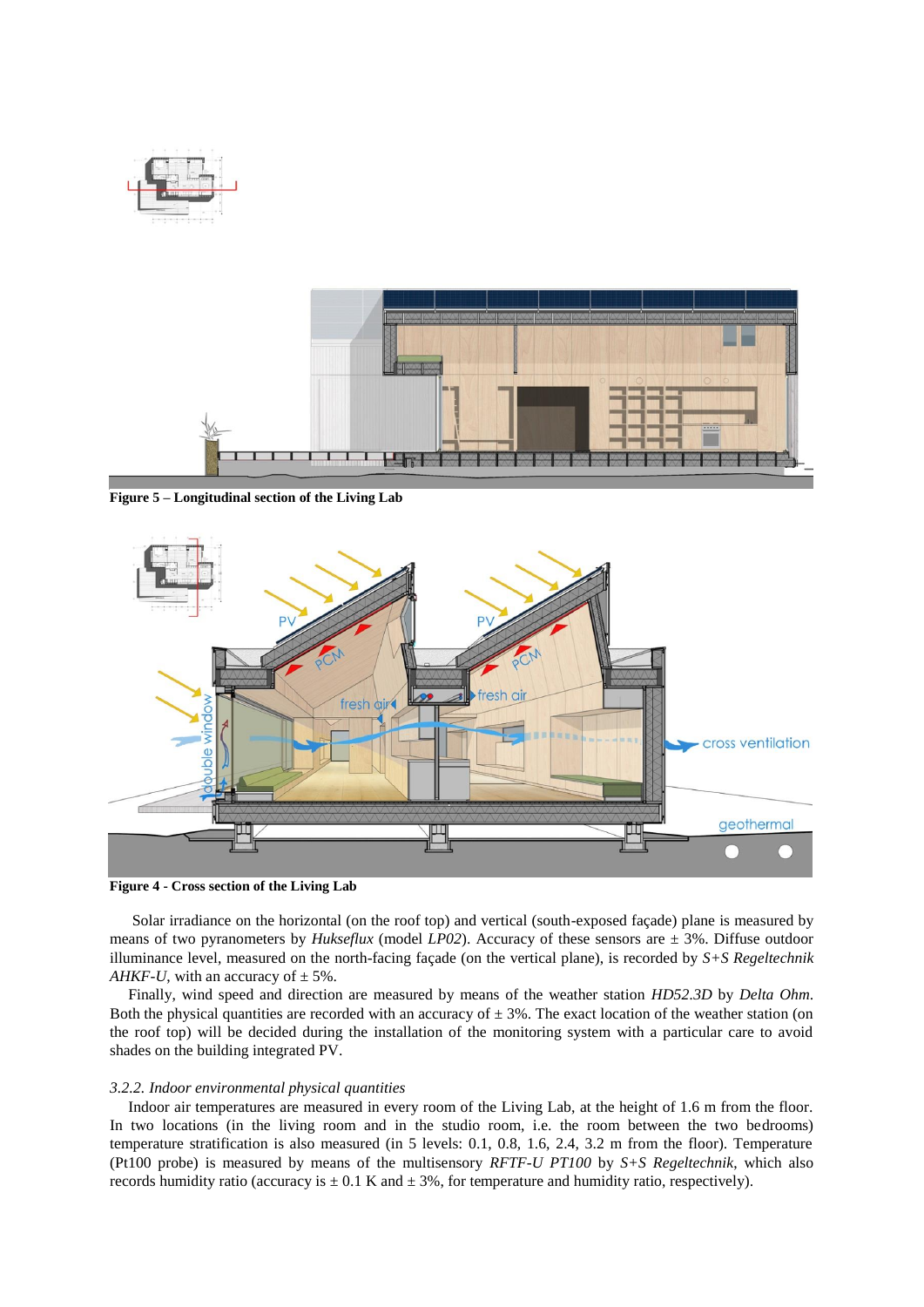CO<sup>2</sup> concentration is also measured in every room. For this purpose, the *S+S Regeltechnik RCO2* sensor is used. As for the CO<sub>2</sub> sensor located outside, the accuracy is  $\pm$  (70 ppm + 5%).

Diffuse illuminance level is also recorded in all the living areas of the building by means of *S+S Regeltechnik RHKF-U*, whose accuracy is  $\pm$  10%. Furthermore, a motion sensor is also installed in every room. The selected device is *RBWF-W* by *S+S Regeltechnik*, which monitors people's presence by means of a change-over contact.

The position (open/closed) of all the windows will be continuously recorded by means of magnetic alarm switches, which give a potential free changeover contact signal when the window is open.

## *3.2.3. Building envelope (roof) and integrated building components (PCM panels and BIPV)*

Although the measurement system of the Living Lab is not specifically developed for investigating the behavior of the building envelope and of each building component, some additional sensors are planned in the roof in order to verify the performance of this component, which is characterized by an innovative vapor barrier, the use of PCM panels in the ceiling and by building-integrated PV panels (Figure 5).

For this purpose, several T/J thermocouples are installed at the indoor surface of the ceiling, and at different locations in the PV layer (on the external surface of the PV, in the cavity between the PV panels and the outer skin of the roof). Furthermore, temperature and moisture content is also measured in different points within the roof structure, at three different levels. The multisensor *EE0606 by E+E Elektronik Ges.m.b.H* is used, with anaccuracy of  $\pm$  0.3 K and  $\pm$  3%, for temperature and relative humidity, respectively.

# *3.2.4. Energy demand for HVAC and DHW*

Thermal energy delivered by means of a hydronic circuits is measured by means of *Kamstrup Multicanal 602* in combination with *Kamstrup Ultraflow 54*. The first device is a calculator which, based on the information regarding the water volume flow and the supply and return water temperature measured by the second device, computes the energy delivered by the hydronic circuit. Declared accuracy for the energy measurement device is 1%.

Together with energy records, temperatures and water volume flows will be also montitored. Connection between the *Kamstrup Multicanal 602* and the data acquisition system will be done by means of RS485 ports.

A total of six *Kamstrup Multicanal 602 and Ultraflow 54* are planned to be installed in order to measure the following delivered energies: 1) heat pump heating output; 2) energy delivered by the floor heating in the living area; 3) energy delivered by the floor heating in the bathroom; 4) energy delivered by the radiator installed in the living room; 5) energy for domestic hot water; 6) energy for the water-based coil of the ventilation plant. One additional *Kamstrup Multicanal 602* and *Ultraflow 54* will probably be installed to measure the heat extraction from the ground thanks to the ground-coupled heat exchanger. The final decision on the measurement system for the assessment of this component has not yet been taken.

As far as the mechanical ventilation and heat recovery system is concerned, the enthalpy flux will be calculated during the acquisition, based on the measurement of the air temperature, of the humidity ratio and of the air speed in the ventilation ducts. *KFTF-U Pt100* (temperature and humidity ratio) and *KLGF-1* (airflow speed) sensors by  $S+S$  *Regeltechnik* are planned to be installed. Accuracy of the devices is  $\pm$  0.1 K (temperature) and ± 3 % (humidity ratio) for the *KFTF-U Pt100,* and 10 % for the *KLGF-1.* Four *KFTF-U Pt100* will be installed (supply and extract ducts in the inside, inlet and exhaust ducts in the outside, before the heat recovery system), while two *KLGF-1* are planned to be mounted in the inside ducts (supply and extract).

Finally, temperature of the water in the heat storage tank will also be recorded by means of T/J thermocouples located at different levels in the tank.

## *3.2.5. Energy supply from PV and solar thermal panels*

The energy output from the two technologies for solar energy exploitation (PV and solar thermal panels) will be continuously measured as well. A coupled *Kamstrup Multicanal 602* and *Ultraflow 54* is installed in the hydronic circuit of the solar thermal panels so that solar energy converted by this technology can be computed. As for the other hydronic circuit, temperatures and water flow are also recorded.

Electric energy output from the photovoltaic roof will be monitored by means of the *SMA* monitoring system, which is supplied together with the PV plant. Presently, the challenge related to this measurement concerns the communication between the SMA monitoring system and the data acquisition system that collects all the other measurement in the Living Lab. Communication between the two devices is planned to be carried out through the RS485 port, but the full compatibility is still under investigation. The accuracy of the SMA monitoring system is also under evaluation, but given the purpose of the test facility and the decision to use to the largest extent real-world measurement systems, it is foreseen that no additional sensors need to be installed as far as the PV roof is concerned.